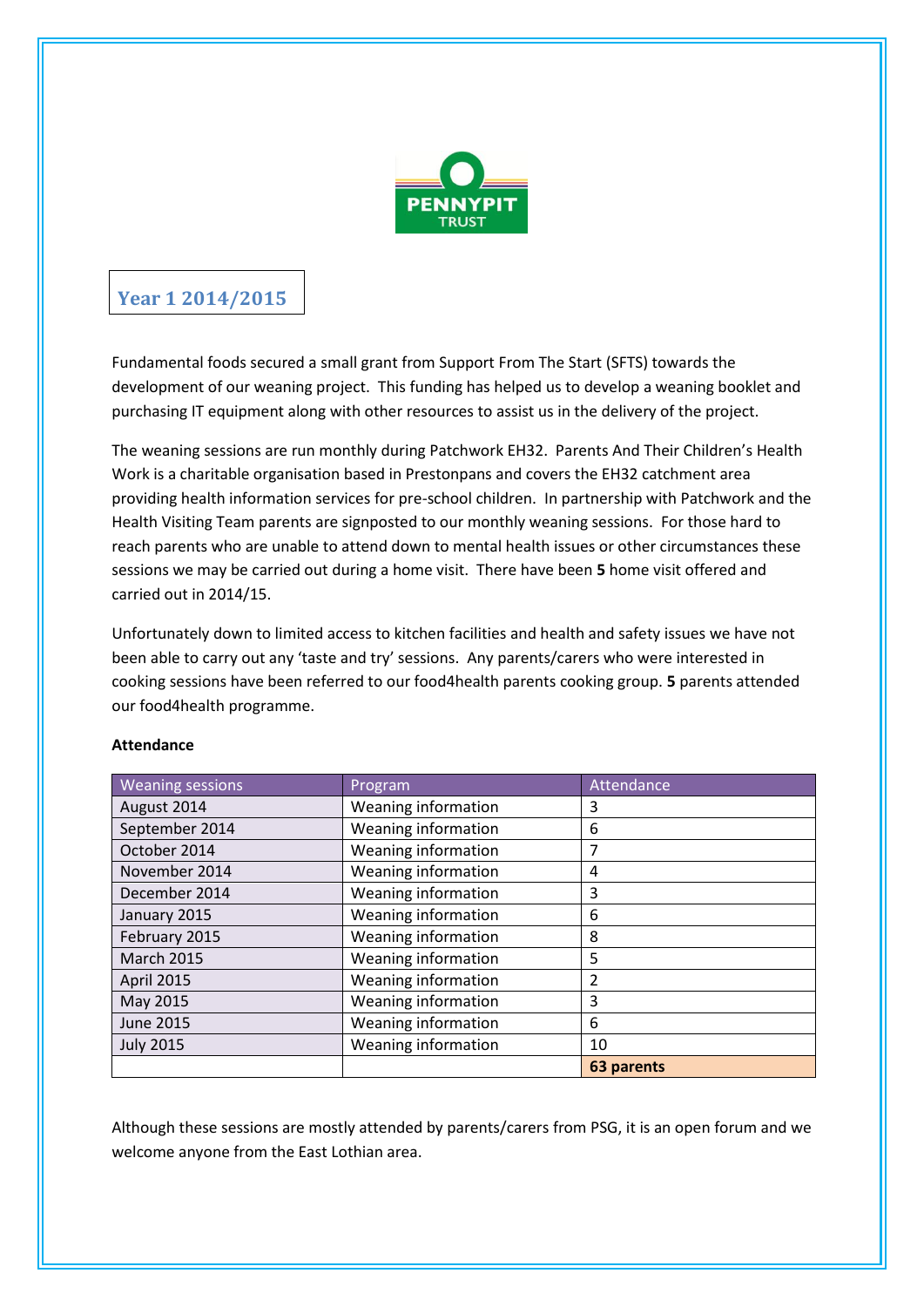#### **Weaning Evaluation 2014-2105**

Parents/carers who attend weaning sessions are asked to complete a feedback questionnaire. This feedback has shown that parents/carers gain essential nutritional information from our weaning talk and weaning booklet. Feedback has also shown that participants have been able to quash any myths of weaning and ask vital questions about other food related information. Participants liked the venue as its accessibility and that they are able to bring their babies with them. Another part of the talk discusses allergies and intolerances that affect babies, participants reported that those who were affected found it very useful to help them support a different form of weaning.

Health visitors and other health professionals who refer parents /carers to the weaning sessions have reported that this is a" vital service for the community to improve infant nutrition by increasing more parents/carers to cook their own food". The health visiting team feel they have limited knowledge, experience and time to deliver these sessions themselves.

Parents/carers are directed to our website during our weaning sessions so they can see our healthy family recipes that we post on a regular basis, including takeaway of the month. Families have reported that this is a great way of learning new family recipes and increasing fruit and vegetable consumption by including more of these ingredients from our recipes.

### **Year 2 2015/2016**

Fundamental Foods offer a regular weaning session on the First Tuesday of every month at the Pennypit Centre in Prestonpans. It was very important for us to establish the weaning sessions during Patchwork EH32 drop in programme. Our attendance numbers reflects the importance of weaning to new and established parents. We follow the Scottish Governments guidelines to begin weaning from 6 months old.

Parents are advised to use home prepared foods (without salt or sugar added) rather than commercially made baby foods so that the infant becomes accustomed to eating family foods.

We are working within the Scottish Government Maternal and Infant Nutrition Framework for Action to ensure we pass on valuable information on weaning to ensure that all children have the best possible start to life, so they are ready to succeed and live longer, healthier lives.

Weaning sessions cover different food groups and drinks, food labels, foods to avoid, eating behaviours, flavouring food to develop taste buds with herbs and spices, stages of weaning and allergy/intolerance information.

The health visiting team referred several hard to reach parents who were unable to attend the weaning session down to various circumstances. These parents were offered a home visit and **4** sessions were carried out.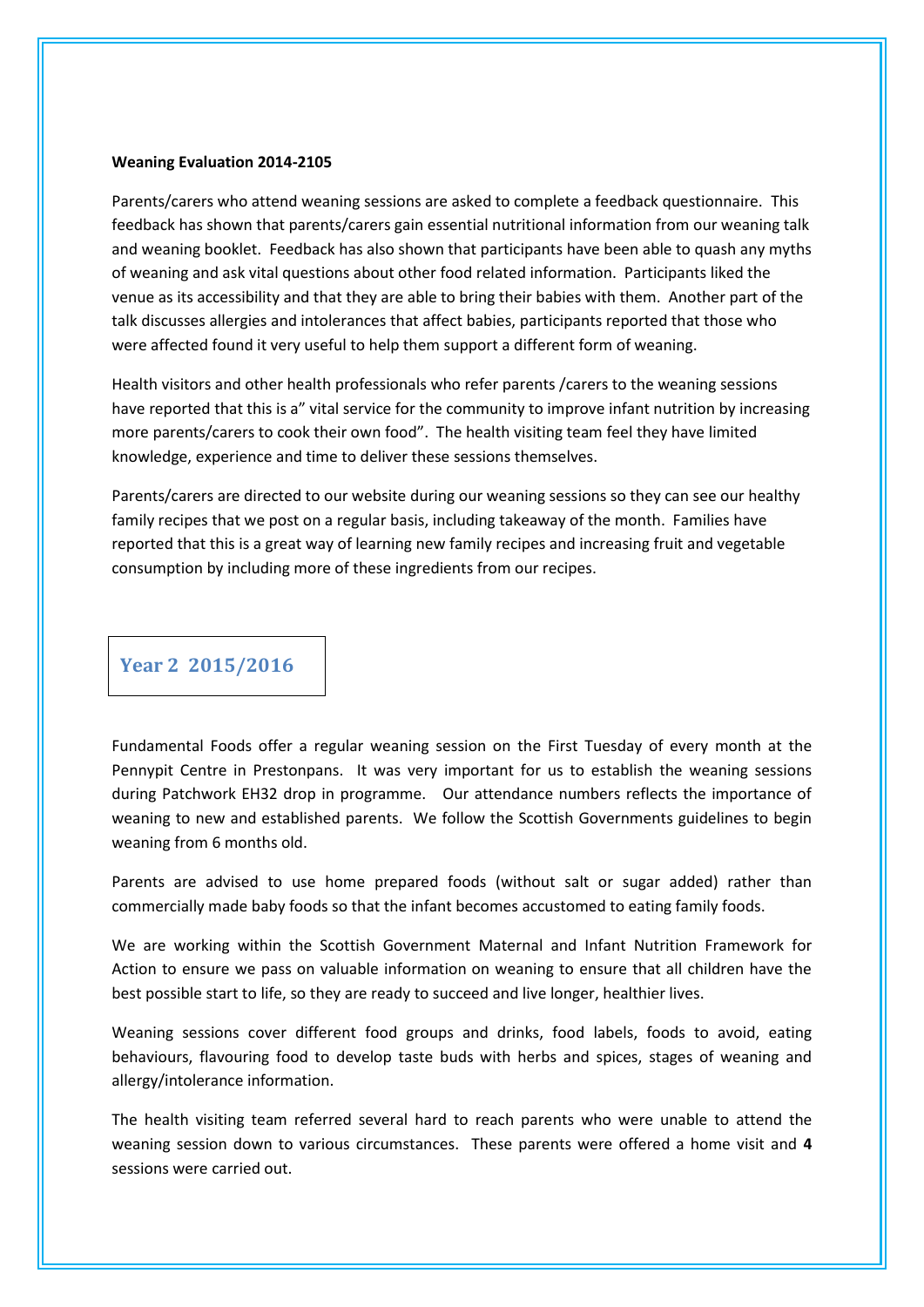As the community kitchen has not been developed we have referred several parents to our food4 health cooking group until the kitchen is up and running. 9 Parents have attended the Food4health programme and we currently have 3 parents waiting to start our new programme in September 2016.

### **Attendance**

| <b>Weaning sessions</b> | Program             | Attendance        |
|-------------------------|---------------------|-------------------|
| August 2015             | Weaning information | 5                 |
| September 2015          | Weaning information | 4                 |
| October 2015            | Weaning information | 8                 |
| November 2015           | Weaning information | 5                 |
| December 2015           | Weaning information | 7                 |
| January 2016            | Weaning information | 5                 |
| February 2016           | Weaning information | 9                 |
| <b>March 2016</b>       | Weaning information | 7                 |
| April 2016              | Weaning information | 9                 |
| May 2016                | Weaning information | 8                 |
| June 2016               | Weaning information | 11                |
| <b>July 2016</b>        | Weaning information | 2                 |
| August 2016             | Weaning information |                   |
|                         |                     | <b>87 Parents</b> |

## **Weaning Evaluation 2015-2016**

A questionnaire was carried out to evaluate the weaning sessions this was the feedback:

- $\downarrow$  All parents agreed that the session helped them understand about the weaning process.
- $\downarrow$  They also reported the following information helped them during the weaning session:
	- More aware of salts and sugars in food
	- How much water they should be drinking
	- Information on sterilisation
	- Stages of drinking cups
	- When to start introducing certain foods
	- Effects of sugar and salt short term and long term effects
	- When to start brushing teeth/ when to register at dentist
	- How to read a food label and hidden ingredients, what's important to look for
	- To flavour foods with spices at the beginning to develop taste buds and this help with introducing different tasting foods later on
	- Different food groups and the importance of a balanced diet
	- First steps how to introduce first foods what they should be; examples
	- how to read a food label and what to look out for
	- to look after our nutrition as a parent
	- health snack ideas
	- Family eating how important sitting down together and eating as a family is to develop feeding routines and behaviours
	- information on lactose weaning and what foods to eat